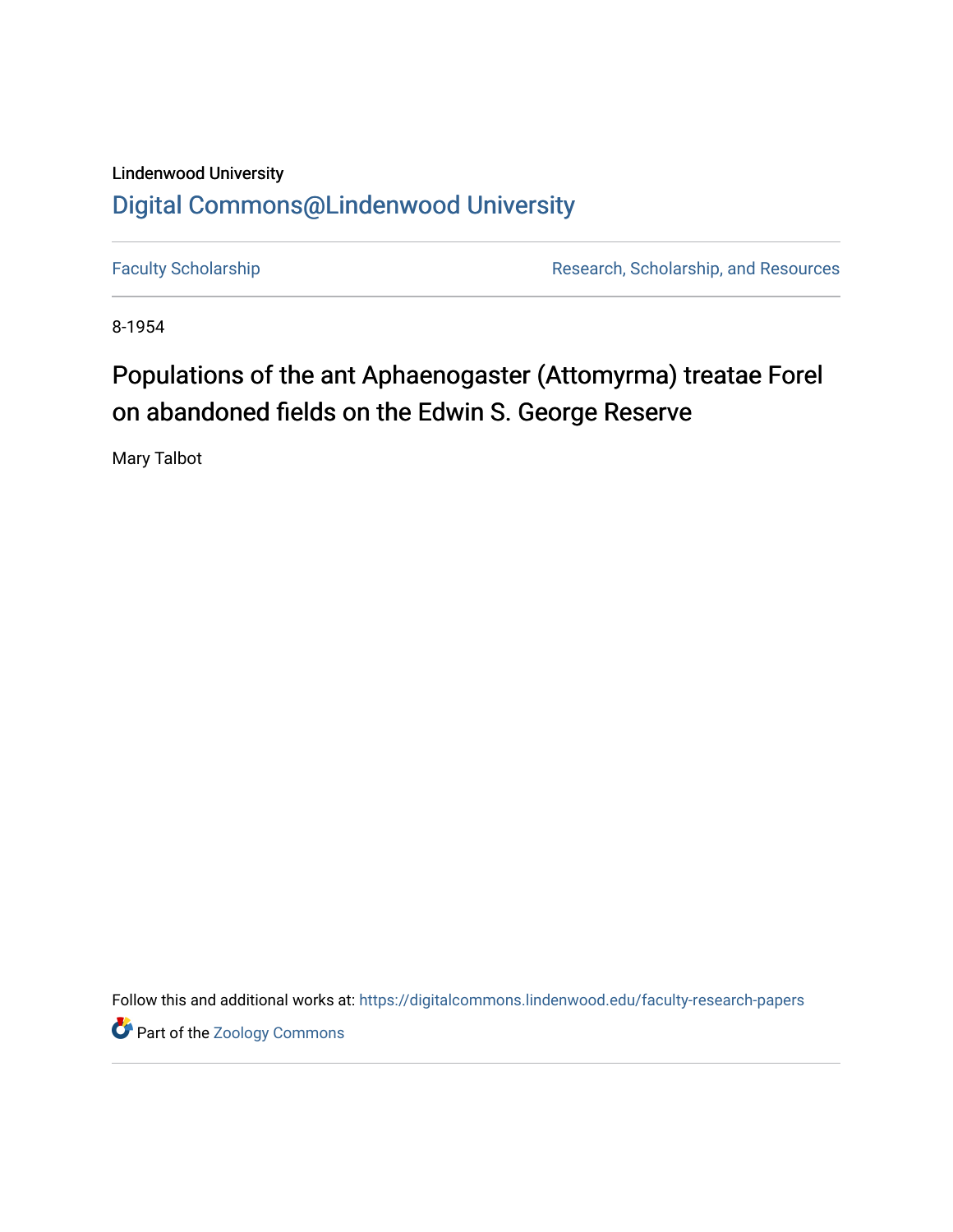## **CONTRIBUTIONS FROM THE LABORATORY OF VERTEBRATE BIOLOGY**

UNIVERSITY OF MICHIGAN, ANN ARBOR, MICHIGAX

Number 69

August, 1954

#### POPULATIONS OF THE ANT APHAENOGASTER

#### (ATTOMYRMA) TREATAE FOREL ON ABANDONED

#### FIELDS ON THE EDWIN S. GEORGE RESERVE

### By MARY TALBOT

Accepted for publication May 4, 1954

#### **CONTENTS**

#### INTRODUCTION

THIS paper is a study of colonies of the ant Aphaenogaster treatae nesting in a field on the Edwin S. George Reserve in LiVingston County, Michigan. The study was undertaken for two reasons: first, to continue a series of ant population studies (Talbot, 1943, 1945, 1948, 1951); second, to supplement a study of abundance of colonies made in the summer of 1951 in an adjoining field (Talbot, 1953). This last work was part of an investigation of an old-field community begun in 1948 by the Institute of Human Biology, University of Michigan, and directed by Francis C. Evans (Evans and Cain, 1952). During the summer of 1951 the number of species of ants living in the field studied by Evans had been ascertained, and an attempt had been made to record abundance of colonies. A knowledge of the number of individual ants in this field was also desired, but could not be obtained because the mean size of colonies for most species had not been determined. To establish range of colony size for one species, 30 colonies of A. treatae in an adjacent field were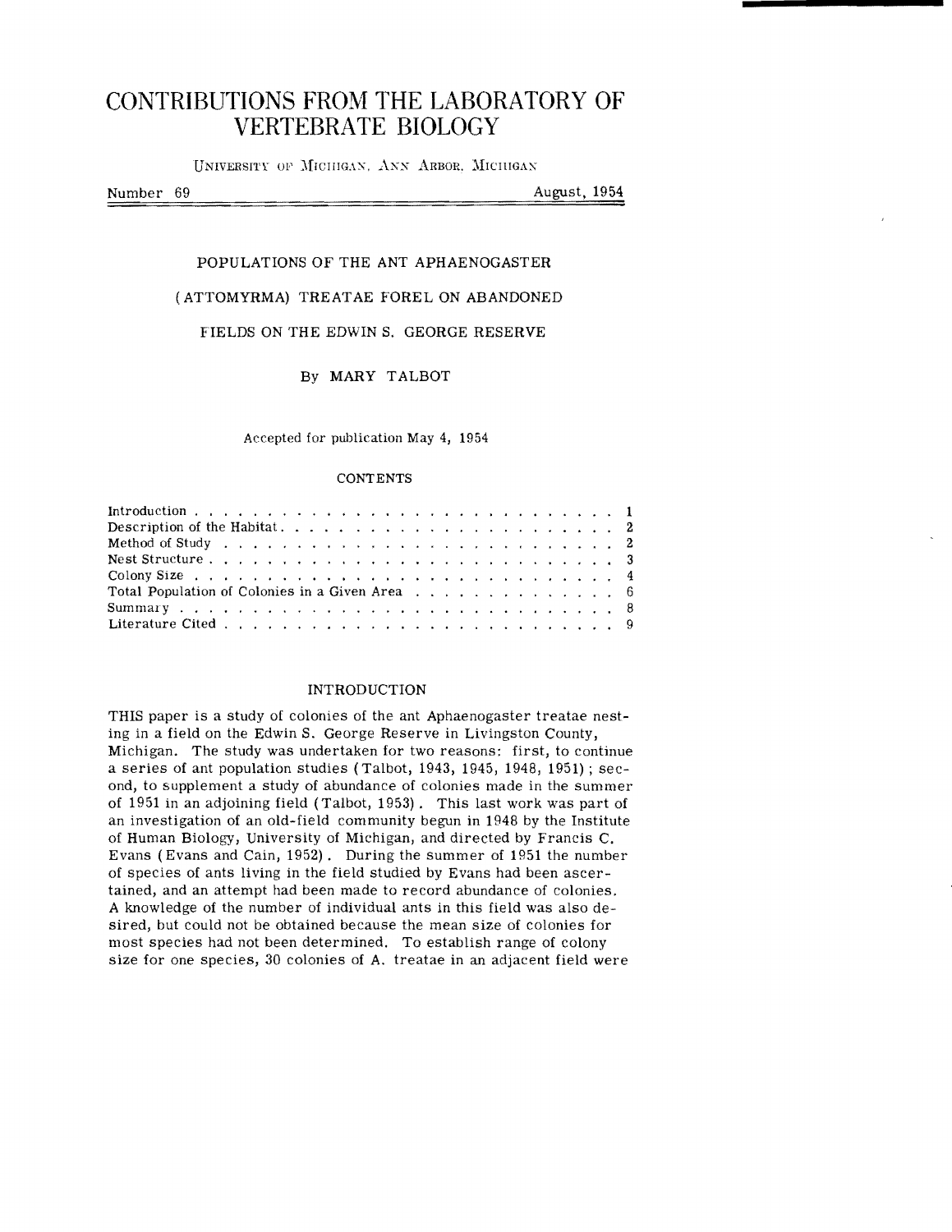collected and counted in the summer of 1952. To establish abundance of the colonies, those in a restricted area were staked and counted. From these data an estimate was made of the total population of this one species. The work was assisted by a grant from the Edwin S. George Reserve fund for visiting naturalists. Facilities of the Reserve were made available by J. Speed Rogers, Director, and Irving J. Cantrall, Curator of the Reserve.

#### DESCRIPTION OF THE HABITAT

Aphaenogaster treatae seemed restricted to open places and was a characteristic field ant on the Reserve. The field selected for its study was similar to the Evans old-field, but was separated from it by a small strip of oak-hickory woodland. These sandy, upland fields had been cleared before 1900, but had not been cultivated for at least twenty-five years. The whole study area was primarily a Poa compressa-Aristida purpurascens grassland community. For the count of colonies, a strip of the field 120 by 100 feet bordering the woods to its east was selected. Over most of this strip Poa compressa furnished a rather sparse ground covering without a thick matting of dead stems. Other grasses (Poa pratensis L. , Danthonia spicata (L.) Beauv., and Andropogon scoparius Michx.) , sedges (Carex pensylvanica Lam. and Carex Muhlenbergii var. enervis Boott) , and lichens and mosses were scattered over the area, as were a variety of forbs. The most conspicuous of the forbs were Erigeron strigosus Muhl. , E. canadensis L., Rumex Acetosella L., Potentilla arguta Pursh, Euphorbia corollata L., Lespedeza capitata Michx., Tragopogon pratensis L., Monarda fistulosa L., Oxalis-stricta L., Asclepias syriaca L. , Solidago nemoralis Ait. , and Verbascum Thapsus L. This bit of field, though small, was not entirely uniform in plant composition. To the north Poa compressa was largely replaced by Poa pratensis, which formed a thick ground cover of matted culms. Near the woods Poa compressa was sparse, and much of the soil was covered by the red-tipped lichen, Cladonia cristatella var. vestita Tuck, an encrusting moss, Ceratodon purpureus (Hedw:) Brid., and patches of a taller moss, Polytrichum piliferum Hedw.

#### METHOD OF STUDY

To determine the number of individuals in an A. treatae colony, 30 colonies were dug and counted between the middle of June and the end of August. Records were also kept of time of maturing of brood and of nest structure. Colonies were discovered by scattering cake crumbs and then following the foraging ants to the nests. These were staked for future use because digging was carried on during the high temperature period of the day when workers were not foraging. In digging, the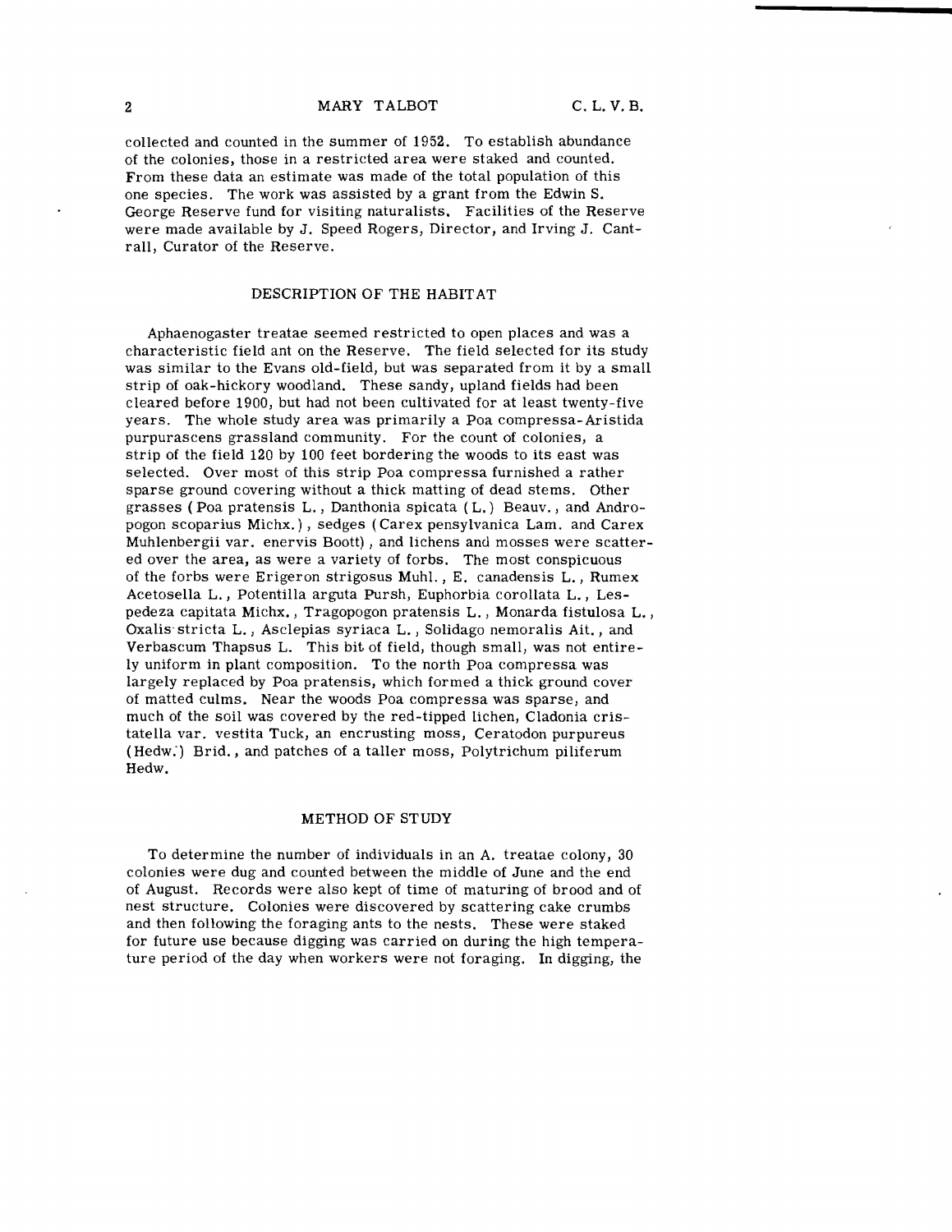soil was cut away slowly so that all of the ants, brood as well as adults, could be collected, and the number and location of the galleries and chambers could be recorded. Digging a colony required from three to five hours, depending on its size and the depth of the nest.

#### NEST STRUCTURE

Nest entrances were rarely visible because they usually slanted under clumps of grass or lichen. Occasionally, where ground cover was sparse a round hole could be seen, often surrounded by a little chimney of lichen or moss fragments similar to the turrets of Myrmica americana. Nest entrances varied from one to five (most nests had one or two) , and they usually led into the superficial chambers built partly or wholly aboveground. From above, such a chamber looked like a little mound of dead grass stems. Closer inspection showed that the stems had been filled in with soil pellets to make a definite structure. When multiple entrances occurred, they led into this structure from different sides. Often a vague path made of excavated soil led away from an entrance and ended in a larger fan-shaped dumping ground or refuse heap for soil and food remains. It was noticed that the pathways were used not only by ants traveling out with excavated soil, but also by those coming in from foraging.

Of the 30 nests dug all but eight had some development of a superficial chamber. Internally, this consisted of a main cavity almost entirely aboveground and roofed by the dome-shaped mound of thatch, and a deeper part below ground level, which extended out into little side pockets, so that a very irregular outline resulted. Furthermore, there was no distinct floor to the chamber. Instead, large holes were excavated around pebbles and grass roots, and at lower levels other pockets extended out into the soil, with the result that two or three layers of shelves seemed to be formed at the Sides. Thus, the whole formed an elaborate three-dimensional labyrinth of spaces.

This first chamber often led by several large openings to another just below it, which was also labyrinth-like in that it had two or three layers of shelflike projections at its sides and grass roots across its center. Beyond this the nest usually narrowed to one, two, or three definite galleries (17 had 1, 8 had 2, and 5 had 3). These were large, one-fourth to one-half inch in diameter, and extended almost straight down into the soil. Lower chambers radiating from the galleries were apt to be typical single-domed rooms. These were usually about two inches long, one and one-fourth inches wide, and one-fourth inch high. The total number of chambers of a nest varied from 2 to 17, and the mean for the 30 nests was 8.8.

Depth of the nest varied from 9 to 40 inches, with a mean of 29. 5 inches. In general, the larger nests in terms of number of chambers were the deeper ones (Table I) .

The soil in this upland field was light and porous sandy loam of the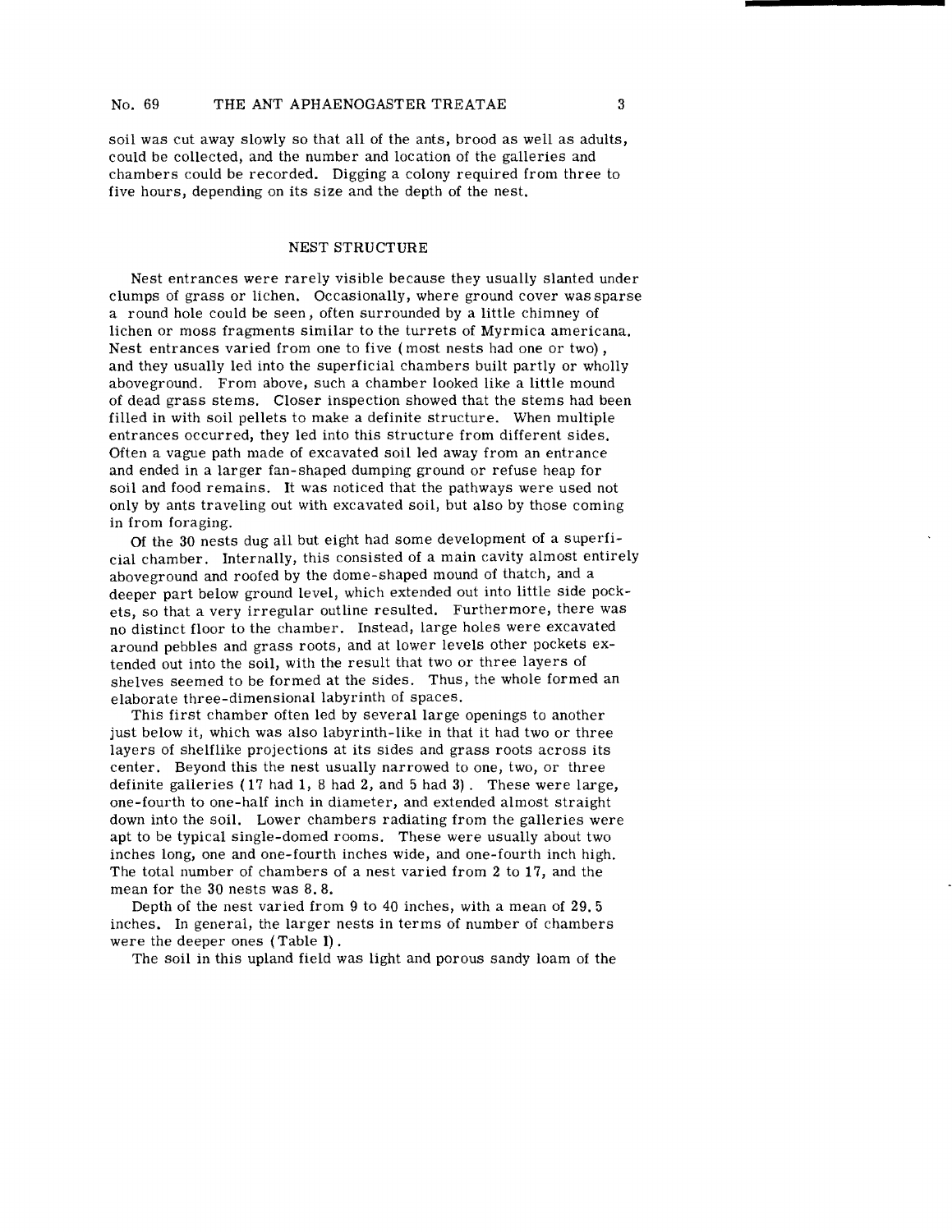Fox or Bellefontaine series. The upper gray humus layer of three to seven inches had many grass roots growing through it and was wet after each rain. In it were the first large chambers. Beneath this a layer of leached sandy loam, extending downward 15 to 20 inches, was dry almost all summer. Rather permanent moisture was evident below this, where enough clay had accumulated to hold the water which seeped down from melting snow and spring rains. This layer of moist red clay-sand reached a depth of from three to four feet. Under this was the unaltered parent material of coarse gray sand or gravel.

Chambers were distributed all through these layers except in the gray gravel. Brood distribution was correlated with soil levels because most of the larvae and pupae were in the moist red clay-sand, that is, in the lower half of most nests. After a rain brood would sometimes be brought to chambers near the surface, but, except in very small colonies, chambers in the dry light-colored sandy loam were empty. About one-half of the total number of chambers contained brood. The others sometimes contained workers, sometimes were empty. Often one chamber was used as a refuse dump of discarded insect parts. Mites usually were abundant in these latter chambers.

#### TABLE I

Correlation of Number of Chambers with Depth of Nest in Colonies of Aphaenogaster treatae

| Mean Number<br>of Chambers | Mean Depth of Nest<br>In Inches |  |  |  |
|----------------------------|---------------------------------|--|--|--|
| 4.6                        | 21.0                            |  |  |  |
| 8.6                        | 30.4                            |  |  |  |
| 13.2                       | 37.3                            |  |  |  |
|                            |                                 |  |  |  |

#### COLONY SIZE

Populations of colonies. - Aphaenogaster treatae colonies averaged 1331 individuals and varied in size from 191 to 3221 members ( Table II) . One queen was found with each colony except in two instances. One colony may have had no queen, since it produced males but no females and had very few eggs. The other probably had a queen which was not found. Workers averaged 682 or 51 per cent of the colony. Eggs, larvae, and pupae were present in all of the colonies dug, and males and females were present over a period of two and one-half weeks (June 28 to July 16). Pupae averaged 162 (12 per cent) ; larvae, 285 (21 per cent); eggs, 181 (14 per cent); and winged individuals, 20 (2 per cent).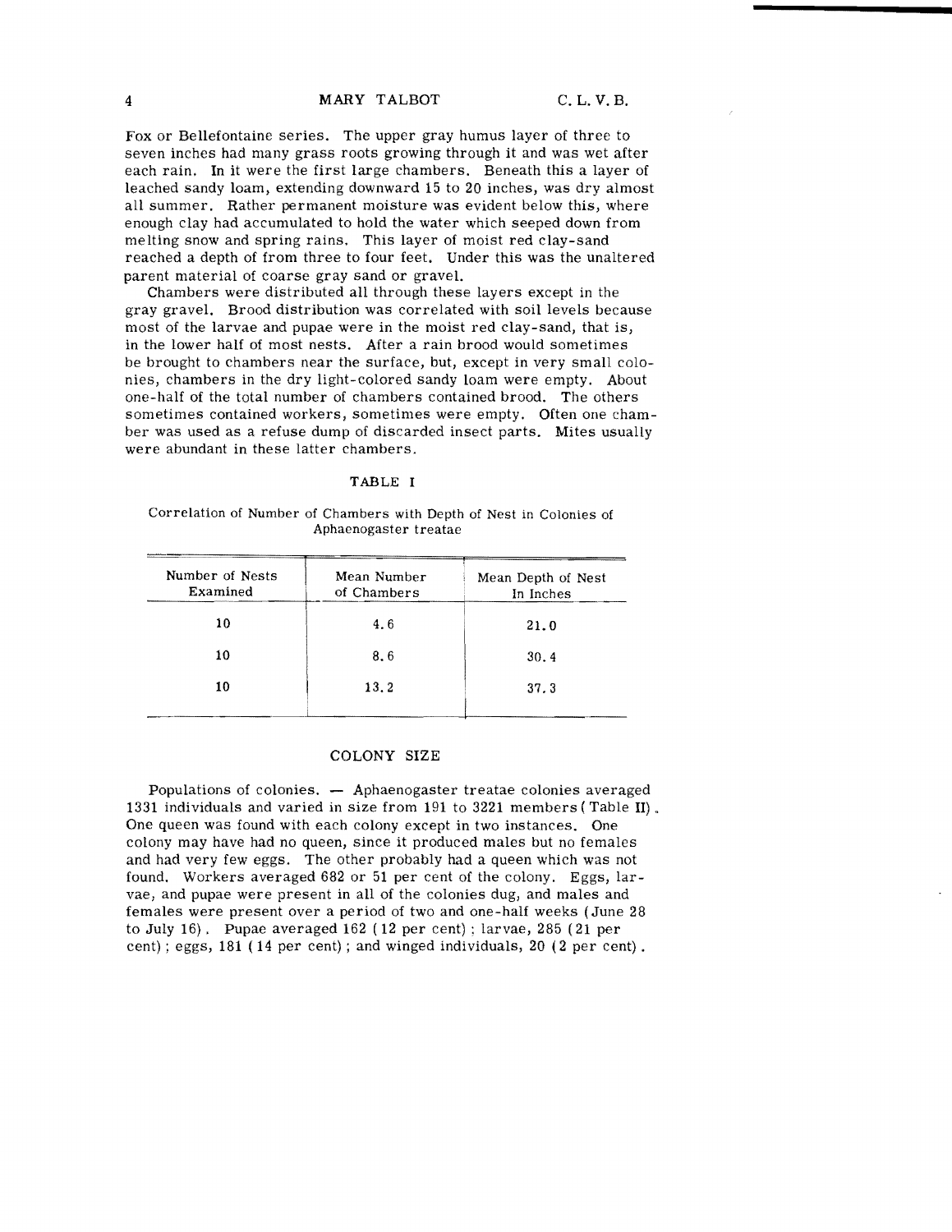### TABLE II

| Date          |              | Queen Workers, Males; Females Worker |           |         |          | Pupae     | Male Female | - Larvae Eggs Total |     |      |
|---------------|--------------|--------------------------------------|-----------|---------|----------|-----------|-------------|---------------------|-----|------|
| $6 - 16 - 53$ | 1            | 1662                                 | .         | .       | 61       | 48        | 132         | 692                 | 625 | 3221 |
| $6 - 18 - 53$ | 1            | 944                                  |           |         | 16       | 37        | 131         | 200                 | 293 | 1622 |
| $6 - 20 - 53$ | $\Omega$     | 877                                  | .         |         | 53       | 251       | 71          | 302                 | 347 | 1901 |
| $6 - 23 - 53$ | 1            | 1450                                 | .         |         | 4        | 156       | 144         | 495                 | 513 | 2763 |
| $6 - 25 - 53$ | 1            | 1196                                 | .         |         | 100      | 199       | 132         | 379                 | 327 | 2334 |
| $6 - 28 - 53$ | 1            | 586                                  | .         | 9       | 173      | 26        | 52          | 215                 | 113 | 1175 |
| $6 - 30 - 53$ | 1            | 179                                  | .         | .       | 109      | $\ddotsc$ | .           | 350                 | 167 | 806  |
| $7 - 2 - 53$  | $\mathbf{1}$ | 282                                  | 59        | المناور | 162      | 23        | .           | 292                 | 182 | 1001 |
| $7 - 4 - 53$  | 1            | 505                                  | 39        | 31      | 147      | 4         | .           | 250                 | 213 | 1190 |
| $7 - 7 - 53$  | 1            | 1071                                 | 138       | 67      | 237      | $\ddotsc$ | $\ddotsc$   | 447                 | 252 | 2213 |
| $7 - 9 - 53$  | 1            | 203                                  | .         | .       | 60       |           | .           | 271                 | 91  | 626  |
| $7 - 10 - 53$ | 1            | 1077                                 | 198       | 25      | 475      | 4         | .           | 698                 | 664 | 3142 |
| $7 - 12 - 53$ | $\mathbf{0}$ | 675                                  | 40        | .       | 111      | .         | .           | 114                 | 20  | 960  |
| $7 - 14 - 53$ | 1            | 254                                  | .         | .       | 60       | .         | .           | 204                 | 153 | 672  |
| $7 - 16 - 53$ | 1            | 1068                                 | 8         | .       | 142      | .         | .           | 421                 | 103 | 1743 |
| $7 - 18 - 53$ | $\mathbf{1}$ | 116                                  | .         | .       | 38       | .         | .           | 166                 | 82  | 403  |
| $7 - 23 - 53$ | 1            | 257                                  | $\ddotsc$ |         | 70       |           | .           | 204                 | 106 | 638  |
| $7 - 24 - 53$ | 1            | 214                                  |           |         | 57       | .         | .           | 113                 | 80  | 465  |
| $7 - 26 - 53$ | 1            | 771                                  |           |         | 181      | .         | .           | 363                 | 77  | 1393 |
| $7 - 29 - 53$ | 1            | 883                                  |           |         | 131      | .         | .           | 363                 | 126 | 1504 |
| $8 - 1 - 53$  | $\mathbf{1}$ | 784                                  | .         |         | 120      | .         | .           | 486                 | 124 | 1515 |
| $8 - 3 - 53$  | 1            | 1116                                 | .         |         | 121      | .         | .           | 330                 | 120 | 1688 |
| $8 - 5 - 53$  | $\mathbf{1}$ | 420                                  |           |         | 70       | .         | .           | 204                 | 49  | 744  |
| $8 - 7 - 53$  | 1            | 522                                  |           |         | ţ<br>174 | .         | .           | 154                 | 38  | 889  |
| $8 - 10 - 53$ | $\mathbf{1}$ | 225                                  | .         | .       | 98       | $\ddotsc$ | .           | 118                 | 113 | 555  |
| $8 - 12 - 53$ | $\mathbf{1}$ | 1184                                 | .         | .       | 143      | .         | .           | 280                 | 114 | 1722 |
| $8 - 14 - 53$ | $\mathbf{1}$ | 65                                   | .         |         | 24       | .         | $\cdots$    | 48                  | 53  | 191  |
| $8 - 23 - 53$ | 1            | 508                                  |           |         | 96       | .         | .           | 196                 | 110 | 911  |
| $8 - 26 - 53$ | 1            | 1034                                 |           |         | 114      | .         | .           | 119                 | 93  | 1361 |
| $8 - 29 - 53$ | 1            | 322                                  | .         | .       | 96       | .         | .           | 77                  | 90  | 586  |

Populations of the Ant Aphaenogaster treatae Forel Nesting in a Sandy Upland<br>Field on the Edwin S. George Reserve, Livingston County, Michigan

 $\bar{\lambda}$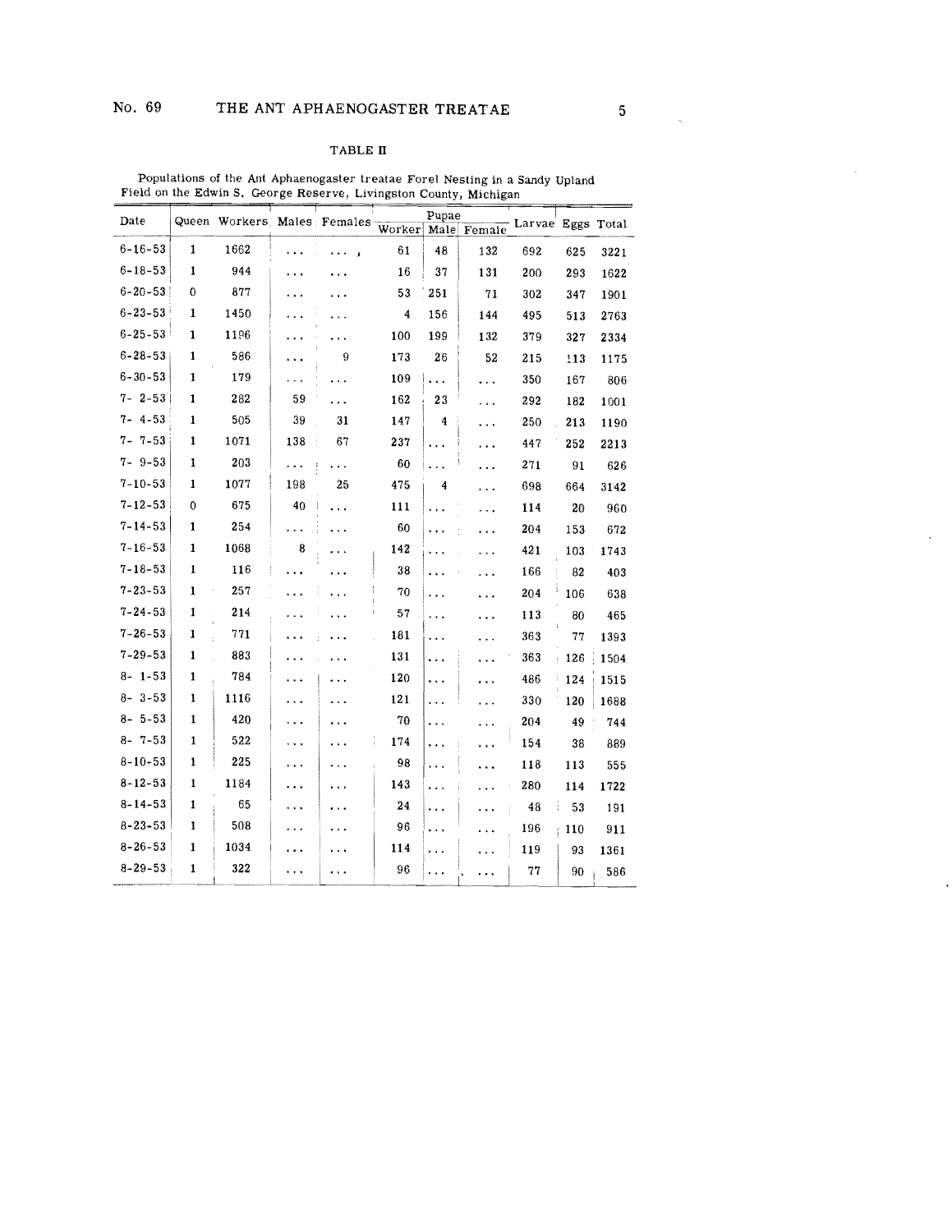These colonies were not exceptionally large, but were a little larger than those of the related A. rudis, whose colonies in northern Ohio were found to have a mean of 657 (Headley, 1949) .

Development of brood.  $-$  The study could not begin until the middle of June, and by that time there were already male, female, and worker pupae in the nests as well as worker larvae and eggs. Male and female pupae presumably came from over-wintered larvae and probably the first worker pupae did also. It is not known whether A. treatae is like A. rudis in over-wintering eggs as well as larvae, but certainly the eggs in nests by June 10 were spring-laid.

Pupae were white at first and darkened as time for the emergence of the adult approached. Female pupae began to darken first. In the colony dug June 25 almost all of the female pupae were brown, about one-eighth of the male pupae were black, and all worker pupae were still white. The first light-colored callow females were found two days later, on June 28, and the first males on July 2. In contrast to the females, males were black before they emerged and needed no period of darkening. Callow workers were first seen in the colony dug June 28. So, in general, females emerged slightly before males, but needed a few days to darken the pigment. At this time the first workers appeared, and they continued to be produced throughout the summer.

Emergence of males and females went on rapidly, and no more of these pupae were found after July 10. Flights occurred surprisingly soon. None was witnessed, but on July 9 and 10 dealate females were seen moving about on the ground, and after July 16 no winged forms were found in any nest, so flights must have occurred during these days.

Of the 10 colonies which had a full quota of males and females (either as pupae or adults) all had males and only one lacked females. Seven of the 10 had more males than females, and the 10 averaged 118.2 males and 79.4 females, or 197.6 winged forms per colony. Colonies producing winged ants averaged about 1000 workers, the smallest producing both males and females had 505 workers. The one with males but no females had only 282 workers. During this time three colonies were dug which had no males or females. They averaged 212 workers, and may be considered to be young, immature colonies.

#### TOTAL POPULATION OF COLONIES IN A GIVEN AREA

To determine the density of populations, nests were hunted and staked throughout the summer in the 120- by 1OO-foot piece of field described above, Sixty-three colonies were found, and a chart was made to show their distribution (Fig. 1). They were scattered rather evenly and seemingly at random over most of the field. There was, however, an obvious spacing of colonies with respect to each other; no two were less than three feet apart and most were five feet or more from the nearest neighbor. This does not mean that they maintained a distinct feeding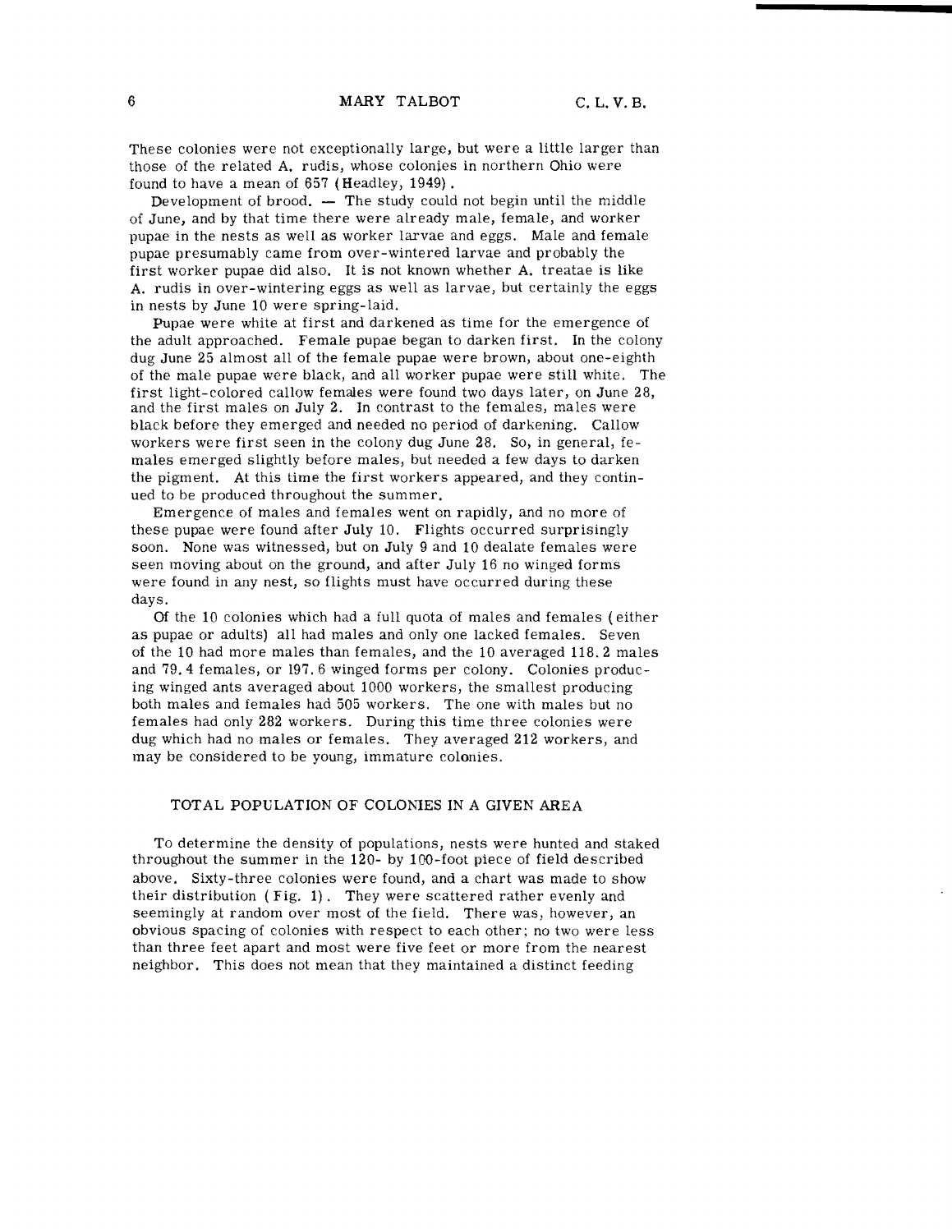#### No. 69 THE ANT APHAENOGASTER TREATAE

territory, for ants foraged as far as 12 feet from the nest and often crossed close to nest entrances of the other colonies without provoking show of hostility. Only one colony was found in the 20-foot strip bordering the woods to the east. Along this edge large oak and hickory trees overhung the field keeping it in the shade until almost noon. Evidently so much shade was detrimental to the field-living Aphaenogaster treatae and favored its relative A. rudis. Five colonies of the latter species nested in the 20-foot strip.



Fig. 1. Distribution of Aphaenogaster treatae colonies in a sandy upland field on the Edwin S. George Reserve, Livingston County, Michigan. Dots represent A. treatae colonies. Crosses represent colonies of A. rudis. Circles indicate oak or hickory trees bordering the field and shading the eastern 20 feet until almost noon.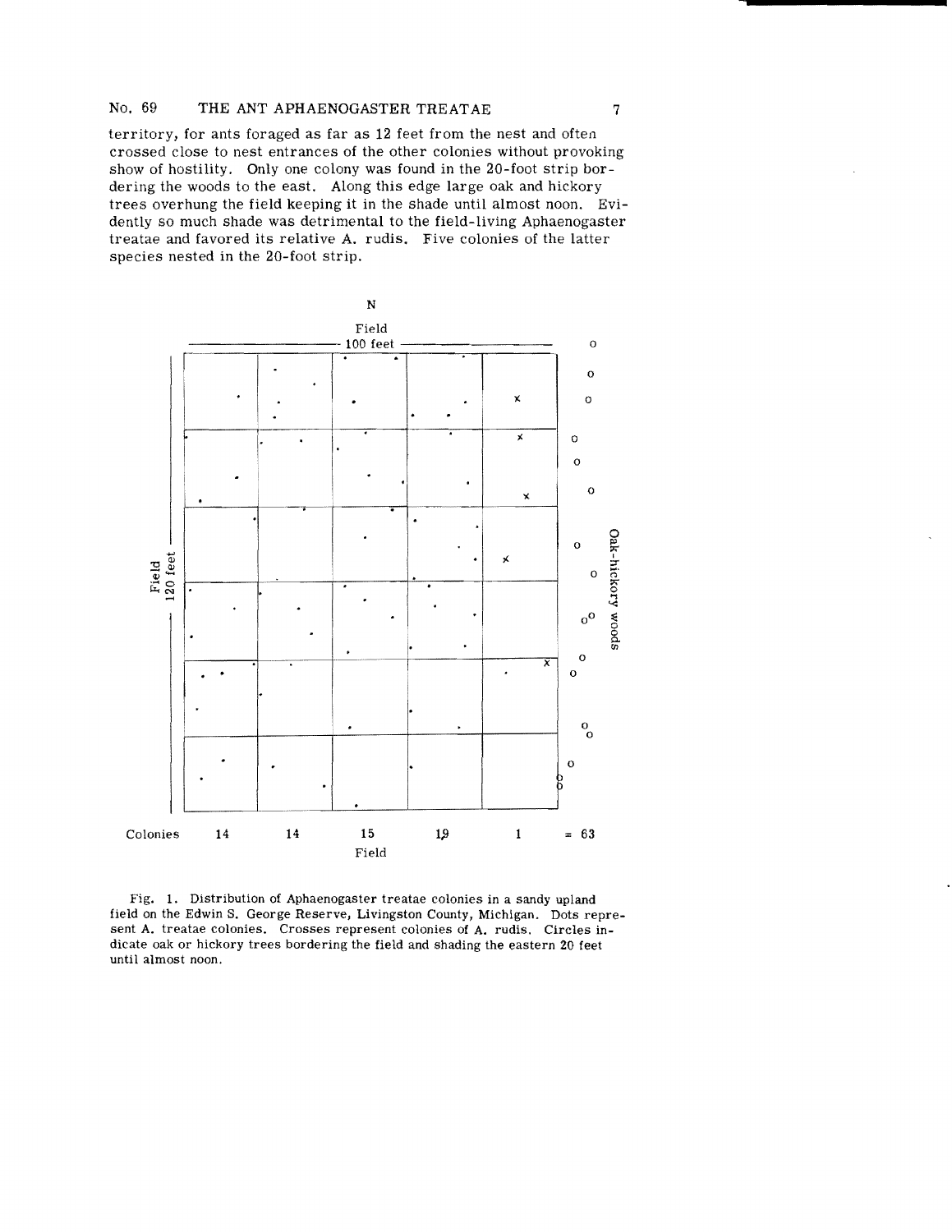Since there were 63 colonies in the plot (one colony in 21 square yards) and colonies averaged 1331 ants, the plot supported a population of almost 84,000 ants of this species, or 63 ants per square yard. Thirtytwo workers foraged over each square yard, gathering food. Of course, Aphaenogaster treatae was not the only ant present. Myrmica americana Weber and Lasius niger neoniger Emery seemed more abundant. Formica pallidefulva nitidiventris Emery and Formica lasioides Emery were constantly walking over the ground. Monomorium minimum (Buckley) and Solenopsis molesta (Say) nested among plant roots, and Prenolepis imparis (Say) was seen late in August after its midsummer lull. At the edge of the woods were nests of A. rudis Emery and Myrmica pinetorum Wheeler. One mixed colony of Formica rubicunda Emery and F. fusca Linne occurred in the southeast corner, and Camponotus americanus Mayr had an extensive nest in the sandy soil near by. Two hypogaeic species, Ponera coarctata pennsylvanica Buckley and Acanthomyops murphyi (Forel) were found just beneath the surface of the soil. Camponotus pennsylvanicus (DeGeer) workers constantly foraged from the nearby woods.

A. treatae workers, like those of Myrmica americana, did not forage during the heat of the day, but were usually most active during the morning and again in the late afternoon when temperature at the ground surface was between  $70^{\circ}$  F. and  $90^{\circ}$  F. They collected insects unceasingly, and some colonies brought in great numbers of ripening Panicum depauperatum seeds. On another part of the Reserve, A. treatae was found to be quite aggressive in carrying off dealate females of Acanthomyops latipes (Walsh) after a flight and also in capturing males of various other species of ants.

#### SUMMARY

During the summer of 1952, 30 nests of the ant Aphaenogaster treatae were dug in an old-field located in southern Michigan. The number of ants making up a colony and the number of colonies in a given area were determined.

Colonies averaged 1331 individuals, of which 682 were workers. Males and females developed early in the season, from over-wintered larvae, and had flown by the middle of July. Eggs were laid throughout the summer, and larvae and pupae developed continuously.

Nests were always located in the soil of the sandy loam field. They had a mean depth of 29. 5 inches and averaged 8.8 chambers.

Sixty-three colonies were found nesting in a strip of field 100 by  $120$ feet in area. This gave an average of one colony in 21 square yards and a mean population of 63 ants per square yard, of which 32 were workers.

Workers patrolled the ground vigorously and were most active when surface temperature was between 70° F. and 90° F. They collected insects continuously and at times gathered grass seeds.